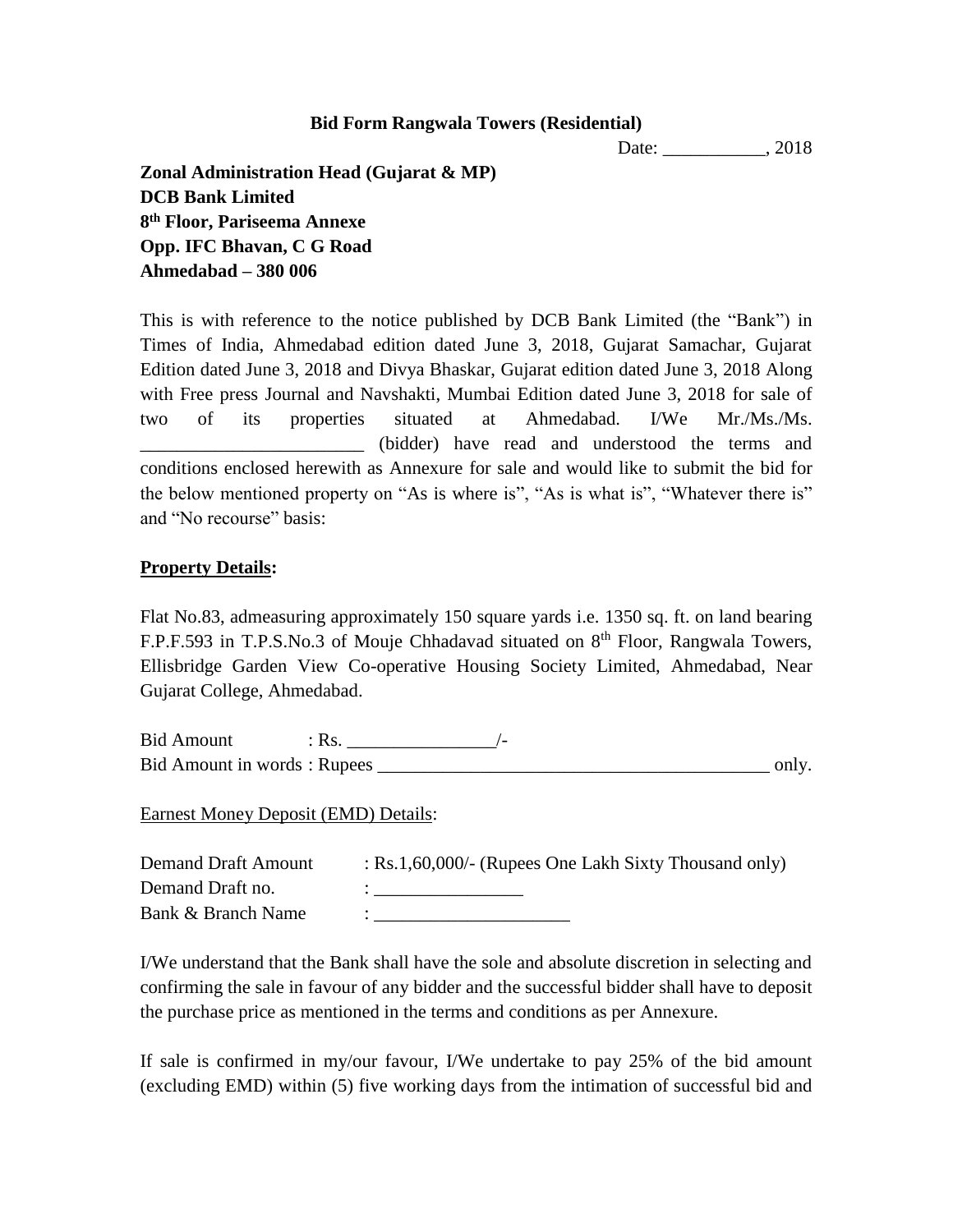pay the balance bid amount due together with applicable stamp duty and registration charges within (30) thirty working days from the date of intimation of successful bid by the Bank. In event of my/our failure in meeting either / both deadlines, the Bank shall have the absolute right to forfeit all the payments and deposits made by me/us till that date and confirm the sale in favour of any other bidder without any further notice to me/us.

I/We confirm that I/we will take possession of the premises within (15) fifteen days from the date of payment of the full and final amount, failing which it shall be deemed to have been taken by me/us and the Bank shall not be liable and responsible for any damage to / expenses on the aforesaid property.

I/We confirm that I/we do not have relationship with any promoter, director and / or the senior management of the Bank (as listed under the link 'Senior Management' on the Bank's website [https://www.dcbbank.com\)](https://www.dcbbank.com/).

I/We understand that the Bank may accept or reject the bid or postpone/cancel the sale without assigning any reason thereof.

# (**Signature of bidder with stamp, as applicable**)

Name and Address of the individual/firm:

| Contact No. | ٠ |  |
|-------------|---|--|
| PAN No.     | ٠ |  |
| Aadhaar No. | ٠ |  |
| Email ID    | ٠ |  |

Encl.: Terms and Conditions Kindly Note:

- a) Please submit the bid in sealed envelope super scribed "**Rangwala Towers (Residential) Premises Offer**" and clearly record name of the individual/firm, full address, contact no. and PAN no. in bold letter on the bid envelope.
- b) Bidders must sign copy of Terms and Conditions and enclose them along with Aadhaar and PAN card copy with their bid failing which their bids may be rejected at Bank's sole discretion.
- c) Bidders are advised to retain a photocopy of their bid and demand draft.
- d) Bidders may note that the soft copy of bid or Email communication will not be considered for the bid process.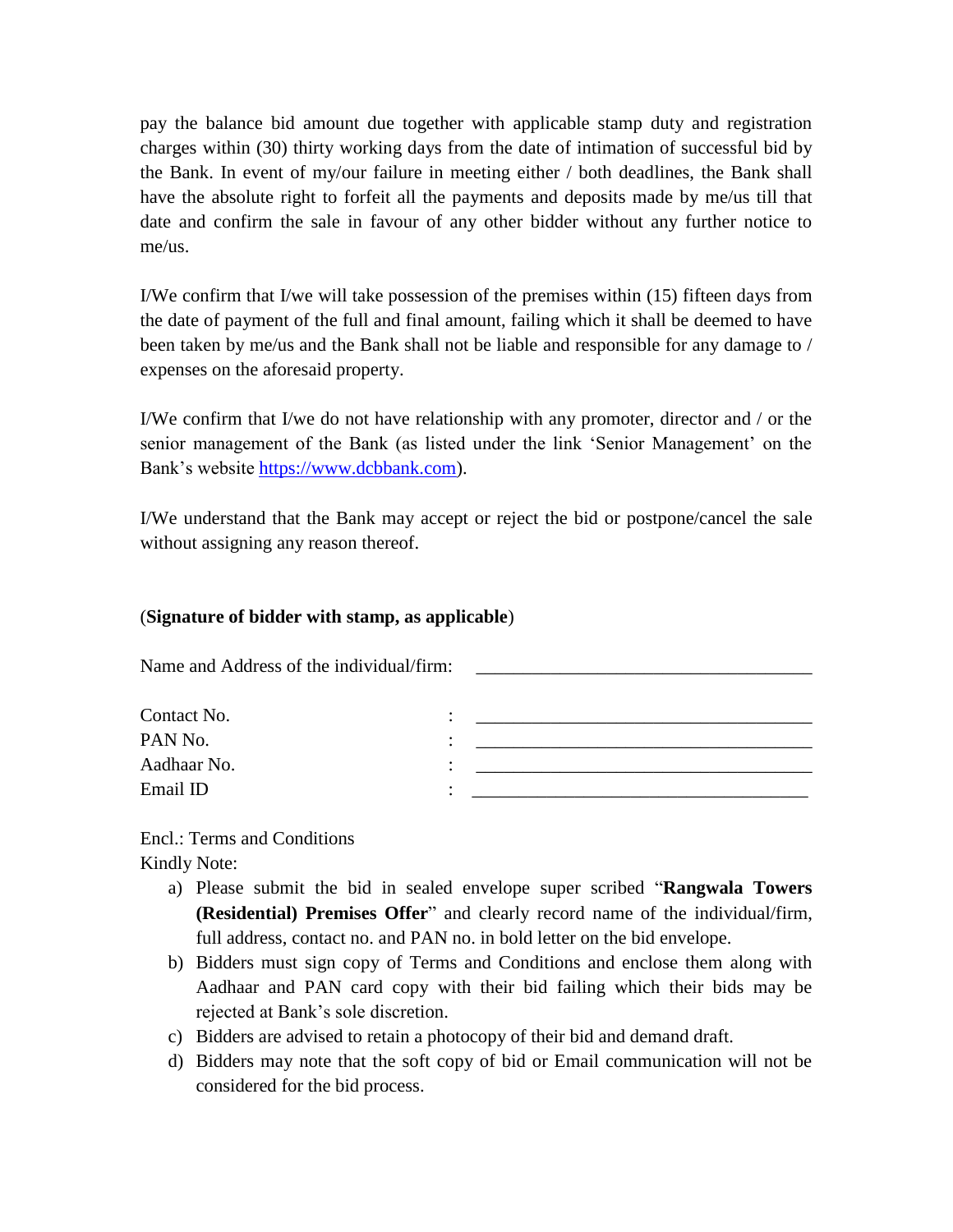#### **Annexure**

#### **Terms and Conditions for Sale**

- 1. With reference to advertisement for sale of property published in Times of India, Ahmedabad edition dated June 3, 2018, Gujarat Samachar, Gujarat Edition dated June 3, 2018 and Divya Bhaskar, Gujarat edition dated June 3, 2018 Along with Free press Journal and Navshakti, Mumbai Edition dated June 3, 2018 by DCB Bank Limited having its Registered Office at Peninsula Business Park, 6<sup>th</sup> Floor, Tower A, Senapati Bapat Marg, Lower Patel, Mumbai – 400 013 and Regional Office at 8<sup>th</sup> Floor, Pariseema Annexe, Opp. IFC Bhavan, C G Road, Ahmedabad – 380 006, the prescribed bid form will be available at the Bank's website at [https://www.dcbbank.com](https://www.dcbbank.com/)
- 2. Interested parties should submit the bid in sealed envelope along with Aadhaar and PAN card copy and Demand Draft for Rs.1,60,000/- (Rupees One Lakh Sixty Thousand only) in favour of DCB Bank Limited (the "Bank") towards Earnest Money Deposit (EMD) on working days between July 2, 2018 and July 9, 2018 from 10.00 a.m. to 5.00 p.m. to the Zonal Administration Head, DCB Bank Limited, 8<sup>th</sup> Floor, Pariseema Annexe, Opp. IFC Bhavan, C G Road, Ahmedabad – 380 006 (Handphone: +91-9974036740, Landline: 079-66052572).
- 3. The Terms and Conditions are as under:
	- (a) Bid should be made in prescribed Bid Form only.
	- (b) Bid Form complete in all respects including Aadhaar and PAN card copy and Demand Draft towards EMD need to be submitted in sealed envelope on or before 5.00 p.m. on July 9, 2018. Any bid received after 5.00 p.m. on July 9, 2018 will not be considered for the bid process.
	- (c) The Bank's property at Flat No.83, admeasuring approximately 150 square yards i.e. 1350 sq. ft. on land bearing F.P.F.593 in T.P.S.No.3 of Mouje Chhadavad situated on 8<sup>th</sup> Floor, Rangwala Towers, Ellisbridge Garden View Co-operative Housing Society Limited, Ahmedabad, Near Gujarat College, Ahmedabad is put up for sale at a minimum reserve price of Rs.80,00,000/- (Rupees Eighty lakh only). Any bid received below Rs.80,00,000/- (Rupees Eighty lakh only) will be liable for rejection.
	- (d) Successful bidder will be required to bear stamp duty and registration charges which will be over and above the bid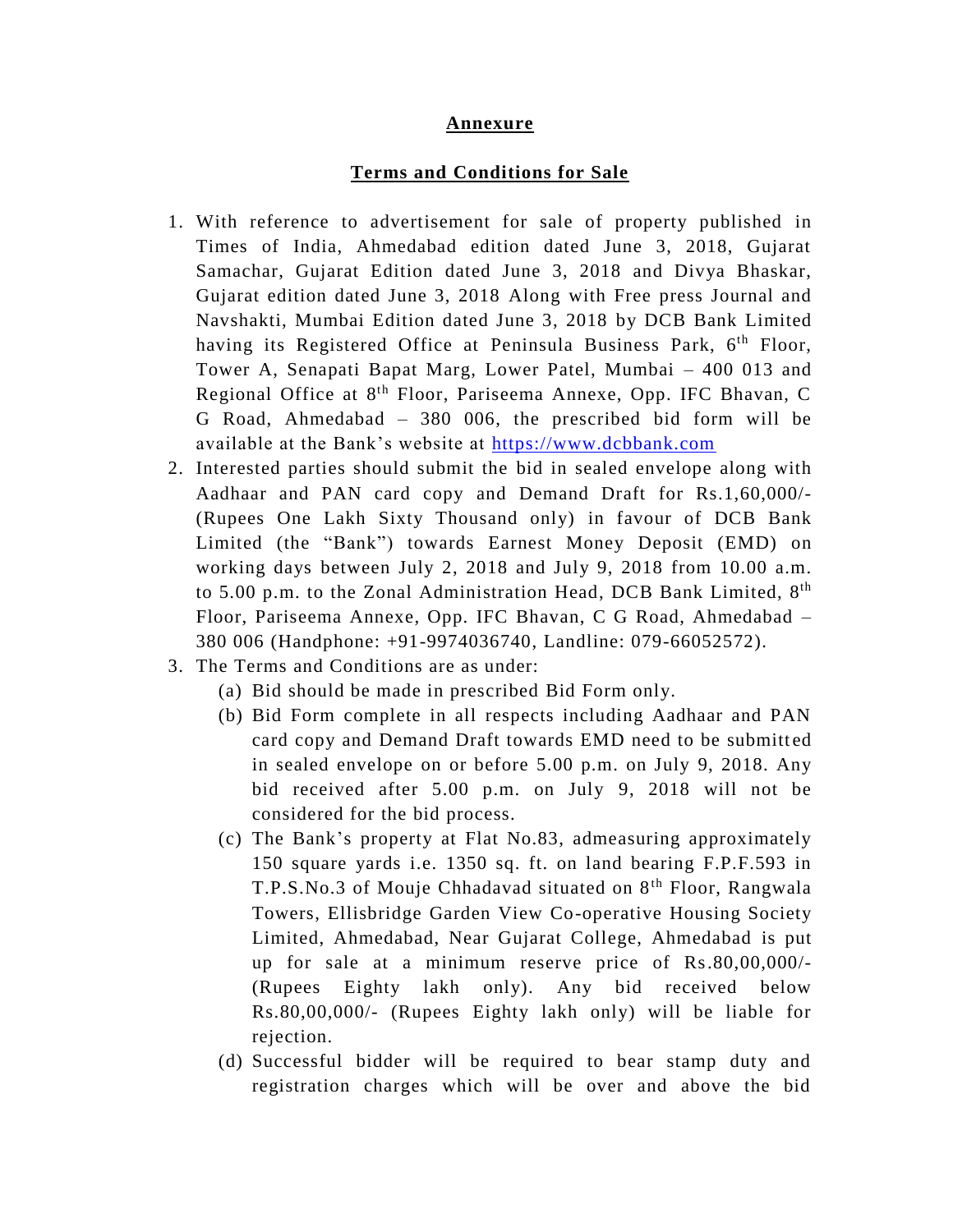amount. Successful bidder and the Bank will bear their own respective legal costs.

- (e) The Bank shall have the sole and absolute discretion in rejecting all or any bids and / or selecting and confirming the sale in favour of any bidder. The Bank also reserves right to further negotiate with any party / carry inter-se bidding amongst them in person or in electronic platform or any other means at the sole discretion of the Bank. The property shall be transferred to successful bidder.
- (f) The property is being sold on "As is where is", "As is what is", "Whatever there is" and "No recourse" basis. Also, the property is being sold subject to easements, if any.
- (g) The property and copy of available title documents may be inspected on working days between 10.00 a.m. and 5.00 p.m. on or before June 29, 2018 after taking prior appointment with Mr. Dhaval Mandaliya at Handphone: +91-9974036740, Landline: 079-66052572.
- (h) The bid should be accompanied by a Demand Draft of Rs.1,60,000/- (Rupees One Lakh Sixty Thousand only) favouring 'DCB Bank Limited' payable at Ahmedabad. The bid received without EMD will be invalid.
- (i) If bidder is related to any promoter, director and / or the senior management of the Bank (as listed under the link 'Senior Management' on the Bank's website [https://www.dcbbank.com\)](https://www.dcbbank.com/) then the relationship should be disclosed in the Bid Form.
- (j) The successful bidder shall pay twenty five percent (25%) of the bid amount (excluding EMD) to the Bank within five (5) working days from date of intimation of successful bid. Further, the successful bidder shall pay balance bid amount due together with applicable stamp duty and registration charges within thirty (30) working days from date of intimation of successful bid by the Bank.
- (k) In event the successful bidder fails in meeting either / both deadlines prescribed in point 3 (j) above, the Bank shall have the absolute right to forfeit all the payments and deposits made by the successful bidder till that date and confirm the sale in favour of any other bidder without any further notice to the successful bidder.
- (l) The successful bidder will take possession of the property within (15) fifteen days from the date of payment of the full and